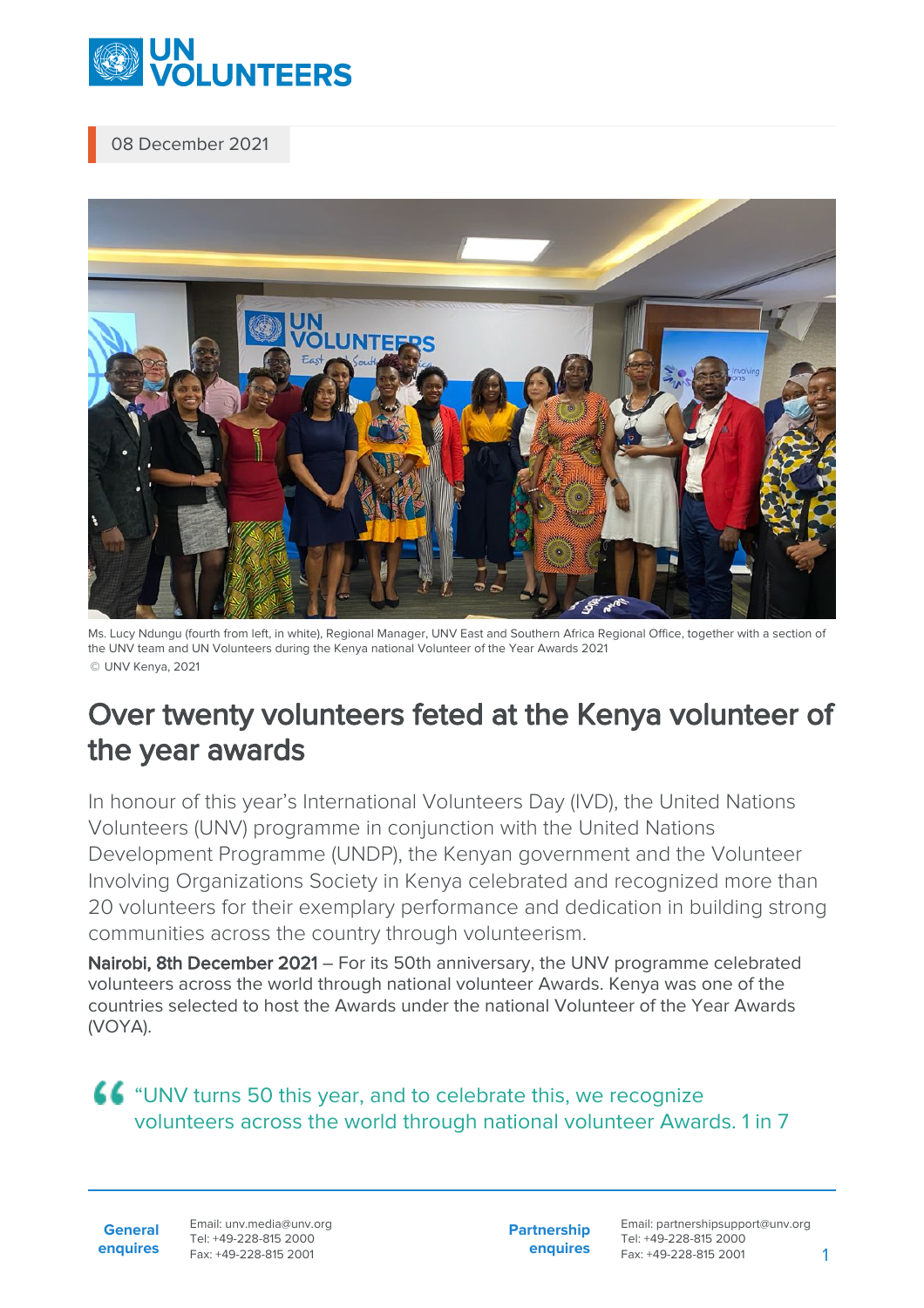

people volunteer every year, most of them informally, and societies **ff** that support and encourage different forms of volunteering are generally wealthier and happier," -- Ms. Lucy Ndungu, Regional Manager for UNV East and Southern Africa Regional Office during the Awards

Under the theme: "Volunteer now for our common future," this year's IVD celebrations were also special because the UNV programme deployed more than 10,000 volunteers across the world for the first time in its 50-year history.

**66** "We are lucky to have the UNV programme. UN agencies and programmes benefit a lot from thousands of UN Volunteers' expertise and inspiration from a wide range of skills and expertise," -- Walid Badawi, the Resident Representative at UNDP Kenya during the Awards

"In fact, 80 per cent of these volunteers are from the global south, where development is most needed. In Kenya, we have more than 400 UN Volunteers supporting a wide range of programmes that directly benefit the people of Kenya," says Walid during the Awards.

Volunteers from the government, civil society, the community and different networks were selected from the following four thematic categories:

- Community engagement: Volunteers who were able to reach under-served communities at the community level and meaningfully engaged and created opportunities for the community members.
- Empowerment and gender inclusion: Volunteers who helped mainstream gender issues and contributed to the empowerment of marginalized groups (including people with disabilities etc.) to show how volunteering can help to reduce inequality gaps.
- Climate action: Volunteers who helped tackle climate change issues and particularly helped local communities adapt to the impacts of climate change.
- COVID-19 response: Volunteers who supported the COVID-19 response efforts by the Kenya Government.

Additionally, UN Volunteers from the following categories were recognized: UN Community Volunteers, UN Refugee Volunteers, UN Youth Volunteer and UN Specialist Volunteers.

**General enquires** **Partnership enquires**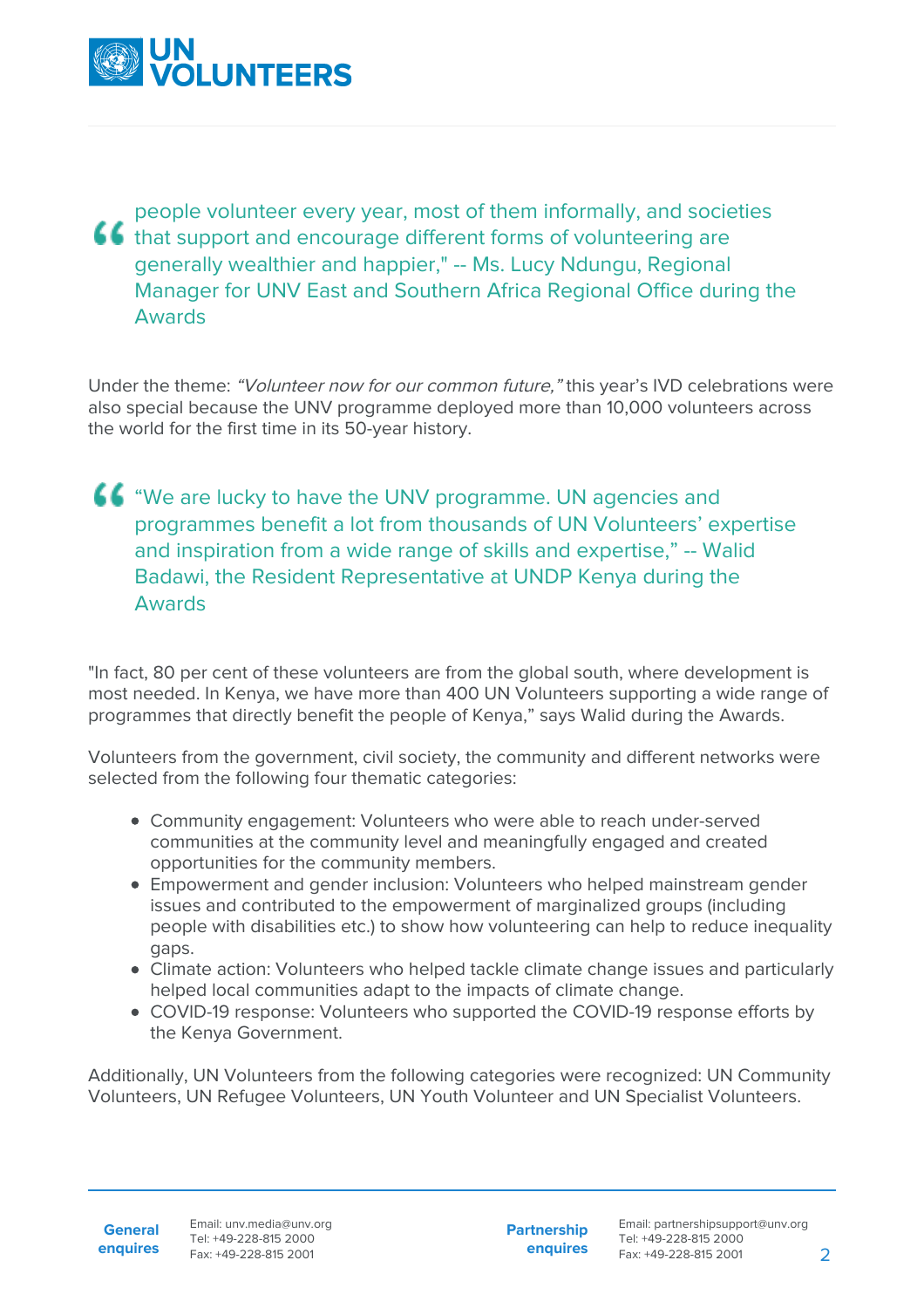

"I am extremely humbled and honoured to have received this award. I **66** have been serving with UNDP Kenya for the last two years and it has been a great experience giving back to this beautiful country, Kenya," -- Christabel Chanda, UN Volunteer with UNDP Kenya; one of the Awardees who was recognized as the UN Specialist Volunteer of the Year.

Through the Awards, it is expected that the culture of volunteering will increasingly become integrated into government and institutional policies and practices in the country towards achieving [the Sustainable Development Goals](https://sdgs.un.org/goals) and building better communities.

For more information about UNV activities and current updates follow our social media platforms:

UNV East and Southern Africa Regional Office

- Twitter: [@UNV\\_ESARO](https://www.unv.org/www.twitter.com/unv_esaro)
- Facebook: [UNVESARO](https://www.unv.org/www.facebook.com/unvesaro)

UNV Kenya Office

- · Twitter: [@UNVKenya](https://www.unv.org/www.twitter.com/unvkenya)
- Facebook: [UNVKenya](https://www.unv.org/www.facebook.com/unvkenya)

## Key participants during the Award included:

H.E. Kivutha Kibwana, Makueni County Governor, Mr. Nelson Marwa, Principal Secretary at the Ministry of Public Service, Gender, Senior Citizen Affairs and Special Programmes, Mr. Walid Badawi, UNDP Resident Representative, Ms. Lucy Ndungu, UNV Regional Manager, Ms. Jean Lokenga, UNICEF Kenya County Deputy Director, Ms. Damaris Mungai, Gender and Youth Coordination Officer (representing UNEP Africa Regional Director), Ms. Sophie Onyango from Safaricom Foundation and Dr. John Ireri from the University of Nairobi.

## East and Southern Africa

Sustainable Development Goal: SDG 10: Reduced inequalities SDG 11: Sustainable cities and

**General enquires** Email: unv.media@unv.org Tel: +49-228-815 2000 Fax: +49-228-815 2001

**Partnership enquires**

Email: partnershipsupport@unv.org Tel: +49-228-815 2000 Fax: +49-228-815 2001 3